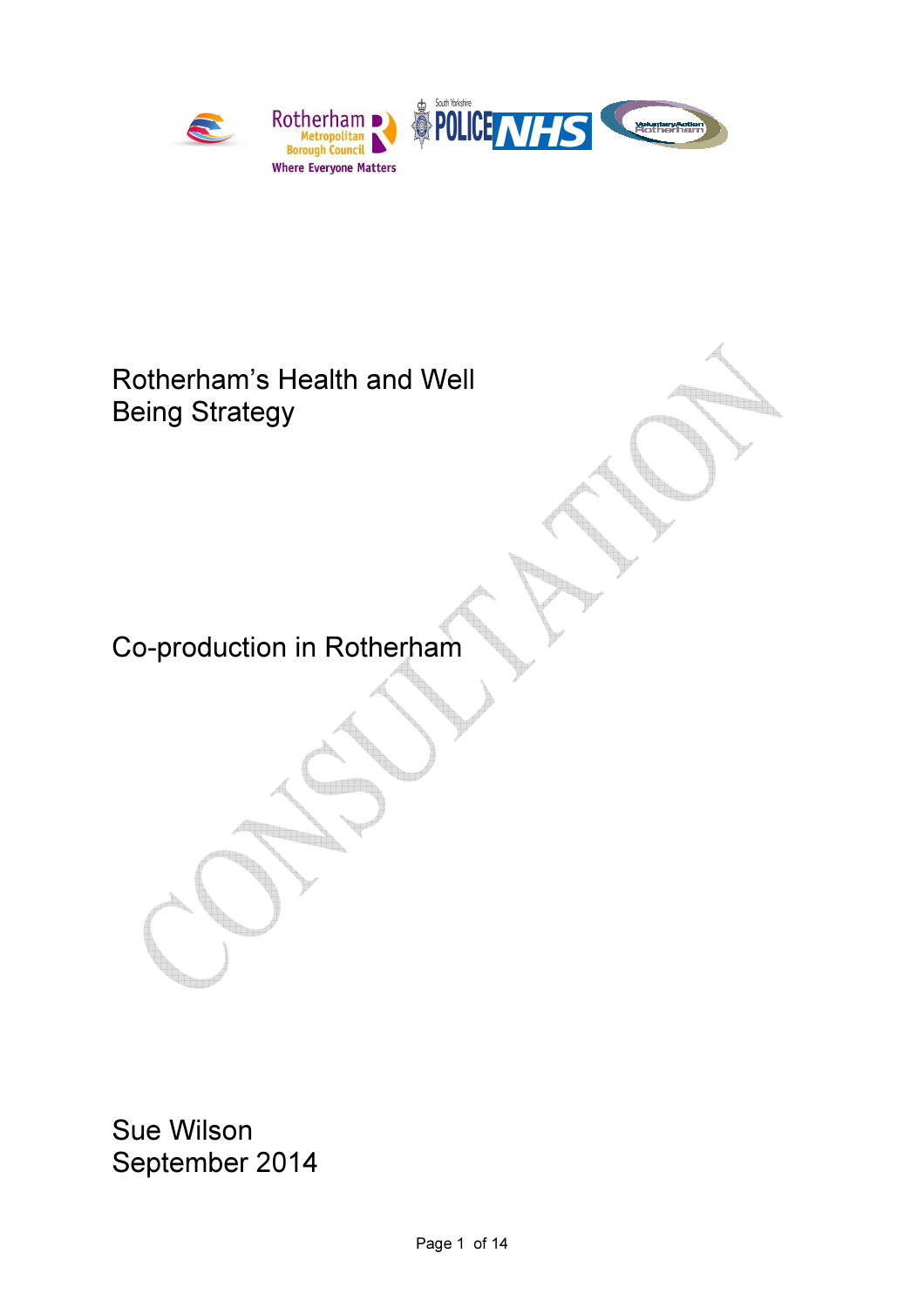# Contents Page

Acknowledgements 3<br>
Introduction 4 Introduction 4<br>Definition 5 Definition 5<br>Circle of co-production 6 Circle of co-production<br>Examples of co-production in Rotherham<br>7 Examples of co-production in Rotherham 7 Solution Challenges of co-production<br>  $\begin{array}{ccc} 8 \\ \text{Proposed approach in Rotherham} \end{array}$ Proposed approach in Rotherham<br>
Costs of co-production<br>
11 Costs of co-production Examples of co-production nationally 13<br>References 14 References

e<br>Tali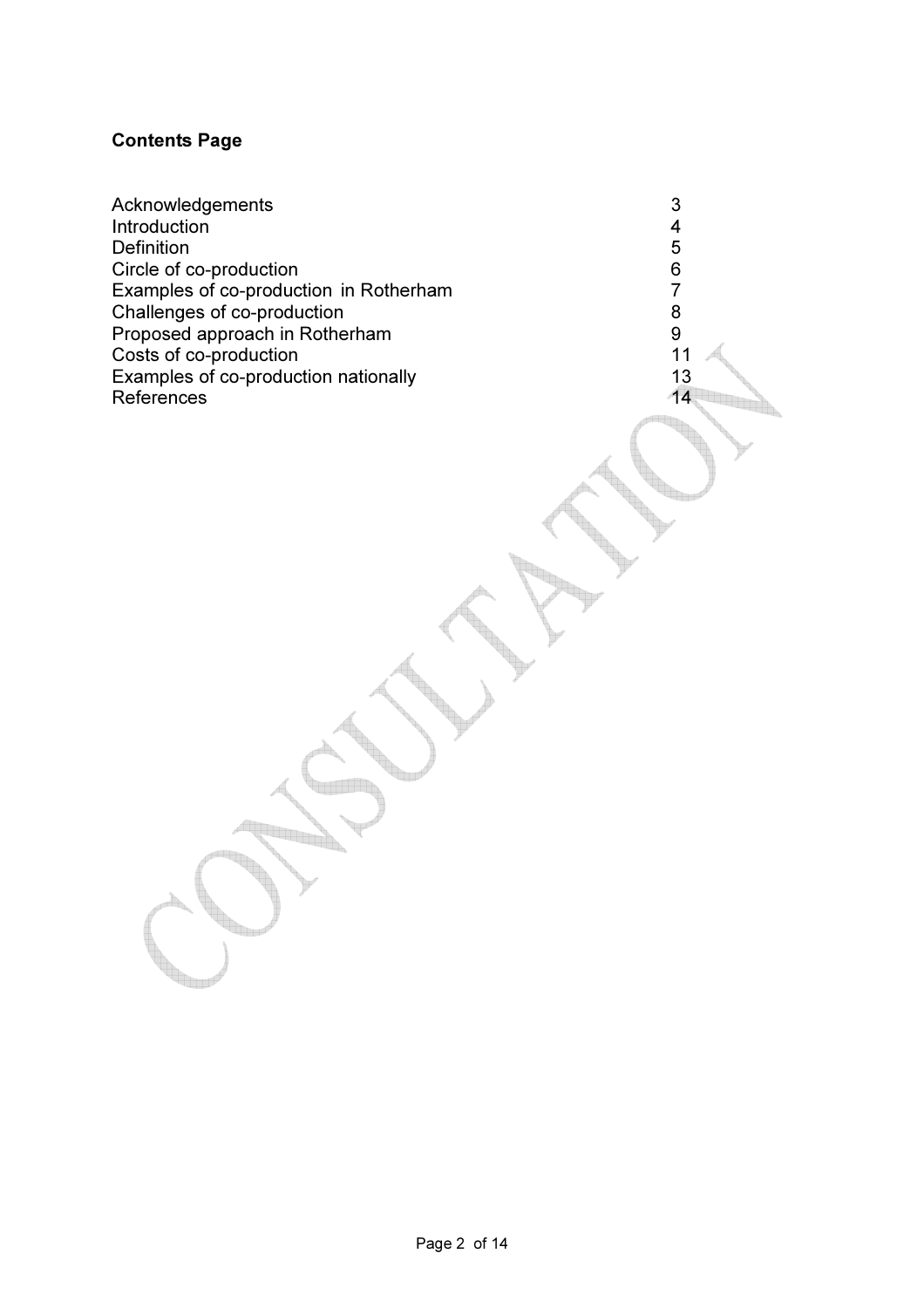### Acknowledgements

Sally Wormley-Fergusson: Speak Up Claire Whiting : Education Psychologist, RMBC Ron Overton : Lifeline

#### Health and WellBeing Steering Group:

Kate Green, Policy Officer, RMBC Chrissy Wright, Strategic Commissioning Manager, RMBC Rebecca Atchinson, Public Health Principal, RMBC Tom Cray, Strategic Director, Neighbourhoods and Adults Services, RMBC Dominic Blaydon, Commissioning Manager, Rotherham CCG Shona McFarlane, Director of Health and WellBeing, RMBC Janine Parkin, Strategic Commissioning Manager, RMBC John Radford, Director of Public Health, RMBC Dave Richmond, Director Housing and Neighbourhoods, RMBC Dave Roddis, Performance and Quality Manager, RMBC Sarah Whittle, Assistance Chief Officer, Rotherham CCG Joanna Saunders, Head of Health Improvement, RMBC

#### Expectations and Aspirations Workstream:

Tracy Blakemore, Service Improvement Officer, RMBC Ann Berridge, Health and Well Being Coordinator, RMBC Warren Carratt, Service Manager, CYPS, RMBC Anna Clack, Public Health Specialist, RMBC Kay Denton-Tarn, Health Schools Coordinator, RMBC Lisa Duvalle, Voice and Influence Officer, RMBC Helen Wyatt, Manager, patient and public engagement, Rotherham CCG Janet Wheatley, Chief Executive, Voluntary Action Rotherham Naveen Judah, Chair of Healthwatch Rotherham Maria Langham, Voluntary and Community Sector Development Worker Pam Wright, Rotherham Foundation Trust Jackie Parkin, Children's' Disability Strategy Coordinator, RMBC Rachel Nicholls, Vice-Principal RCAT Sandra Chilton, Governance and Performance Manager, RFT Jackie Scantlebury, Service Improvement Officer, RMBC Shafiq Hussain, Director, Voluntary Action Rotherham Mary Smith, Early Years and Children's' Centre Manager, RMBC Jasmine Swallow, Performance Officer, RMBC Suzan Shepherd, Director, Healthwatch Rotherham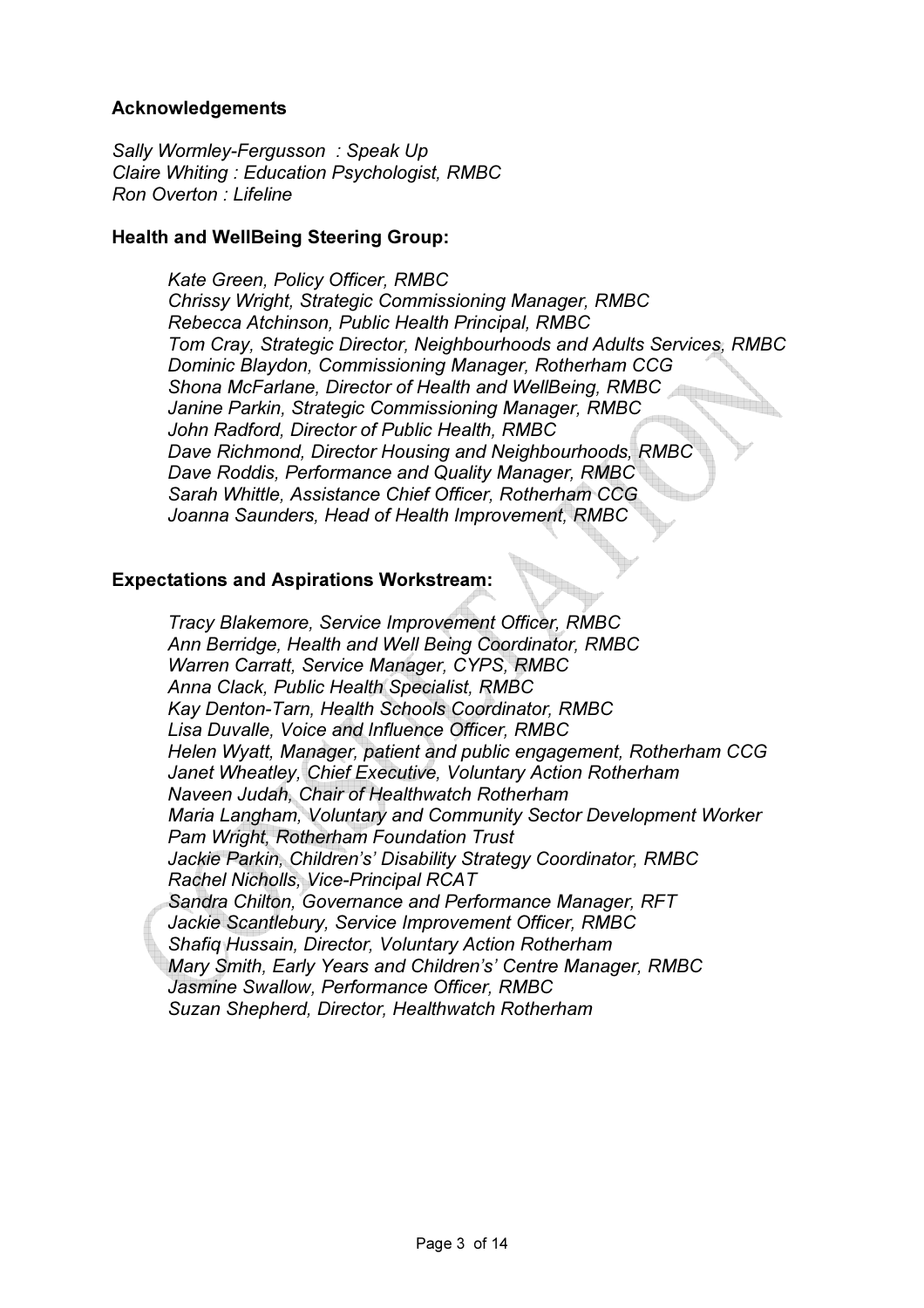# 1. Introduction

Expectations and Aspirations is one of the six strategic outcomes we aim to deliver through the Health and Wellbeing Strategy:

#### All Rotherham people will have high aspirations for their health and wellbeing and expect good quality services in their community, tailored to their personal circumstances.

Underpinning this is the action "We will co-produce with Rotherham people the way services are delivered to communities facing challenging conditions"

This report will examine what co-production is and what it would look like in Rotherham. It includes some examples of where this is already happening across the Borough (albeit to a smaller degree) and those areas nationally where coproduction has seen success in delivering services differently

This report covers a suggested two stage approach that would be required to move organisations into a position where co-production of services is a real option and that it is seen as an opportunity as part of any service delivery model and reviewed and explored as part of routine service planning.

Co-production is now a key concept for delivering public services; it can make an important contribution to current challenges and can support:

- Cost effective services
- Improved user and carer experience of services
- Increased community capacity
- Integration

• Enquiries into abuse and neglect (including the Francis report) highlight the need for services to develop more equal relationships with people who use the services and their carers. Interest in co-production can often be linked with the need to save money; however, there is acknowledgement that the citizen has a vital role in achieving positive outcomes from the services they receive.

It will be important to recognise the role that commissioning plays in delivering services as part of any co-production activity; customers can also play a key role in commissioning services even though they may not be involved in the delivery of those services subsequently.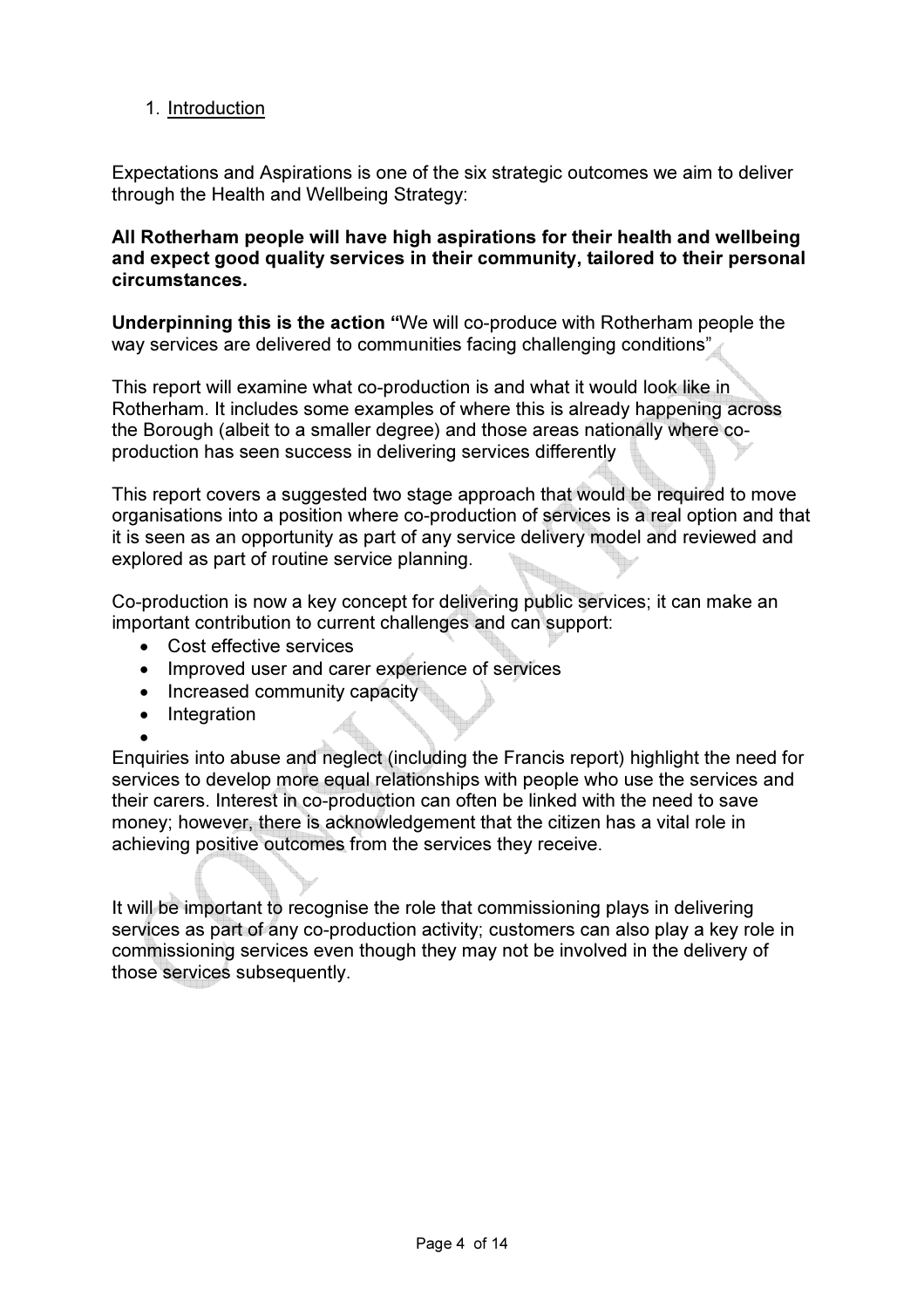# 2. Definitions of co-production

The term co-production dates from the 1970's but more recently has come to describe ways of working in partnership by sharing power with people using services, their carers and the wider citizens.

Co-production means delivering public services in different ways around relationships with service users, these relationships need to be equal and reciprocal between professionals, the people using the services and their families. Where services are co-produced in this way they are far more effective. – (Nesta 2013)

There are many definitions, and many facets, of co-design and co-delivery. What all of them have in common is an ethos and recognition that those who provide and experience services should have an equal say and role in how such services are designed and delivered" ( Nesta 2013)

# What co-production would mean in Rotherham

- Recognising Rotherham people as assets: seeing people as equal partners in the design and delivery of services, not just passive recipients of our services or even worse as a burden on those public services.
- Building on Rotherham people's existing capabilities: rather than starting with people's needs which are often seen as the traditional deficit model, coproduced services start with peoples capabilities and look for opportunities to help develop these further.
- Mutuality and reciprocity: co-production is about a mutual and reciprocal partnership, where professionals and people who use services come together in an interdependent relationship which recognises that each are just as invaluable to producing effective services and improving outcomes for the people of the Borough
- Peer support networks: engaging peer and personal networks alongside professionals as the best way of transferring knowledge and supporting change.
- Blurring distinctions: blurring the distinction between professionals and recipients, and between service delivery and service use, by reconfiguring the way services are designed, developed and delivered.
- Facilitating rather than delivering: enabling professionals to become facilitators and catalysts of change rather than providers of services.
- Leading to services becoming more preventative: in the long-term and in ways which leads to service users being empowered.

Research has found that involving patients and service users in their care and wellbeing planning and for them to identify their own goals and aspirations and navigating the services themselves will help them achieve their goals.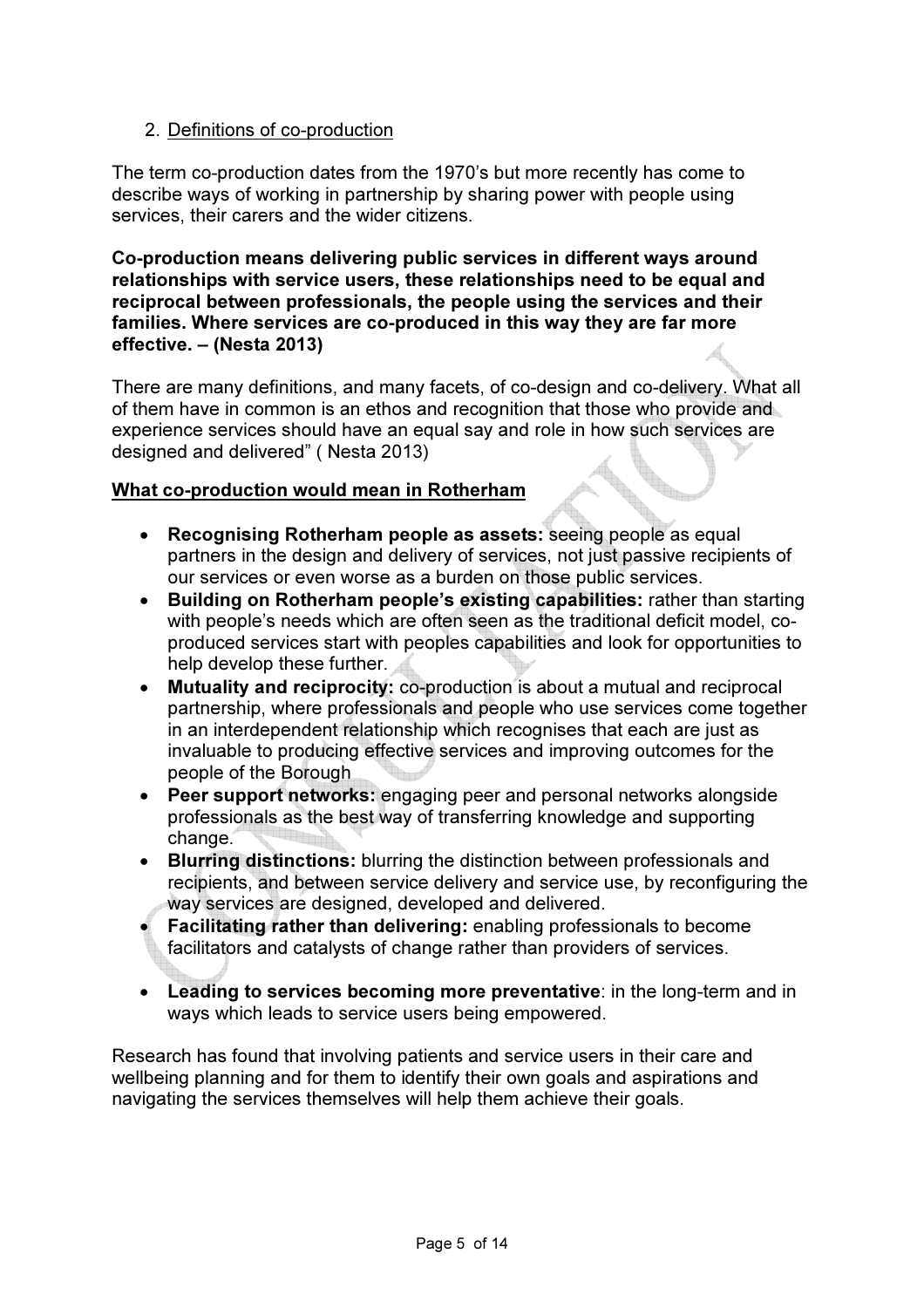3. The circle of co-production in Rotherham – Figure 1



The challenge for partners in Rotherham is to move services for our customers and citizens from them having "no control" in service design and delivery to where services are "designed, produced and delivered" with and by our customers.

The diagram above shows the direction of travel to be able to achieve the aspiration that the health and wellbeing board has for the co-production of services

**Service Service**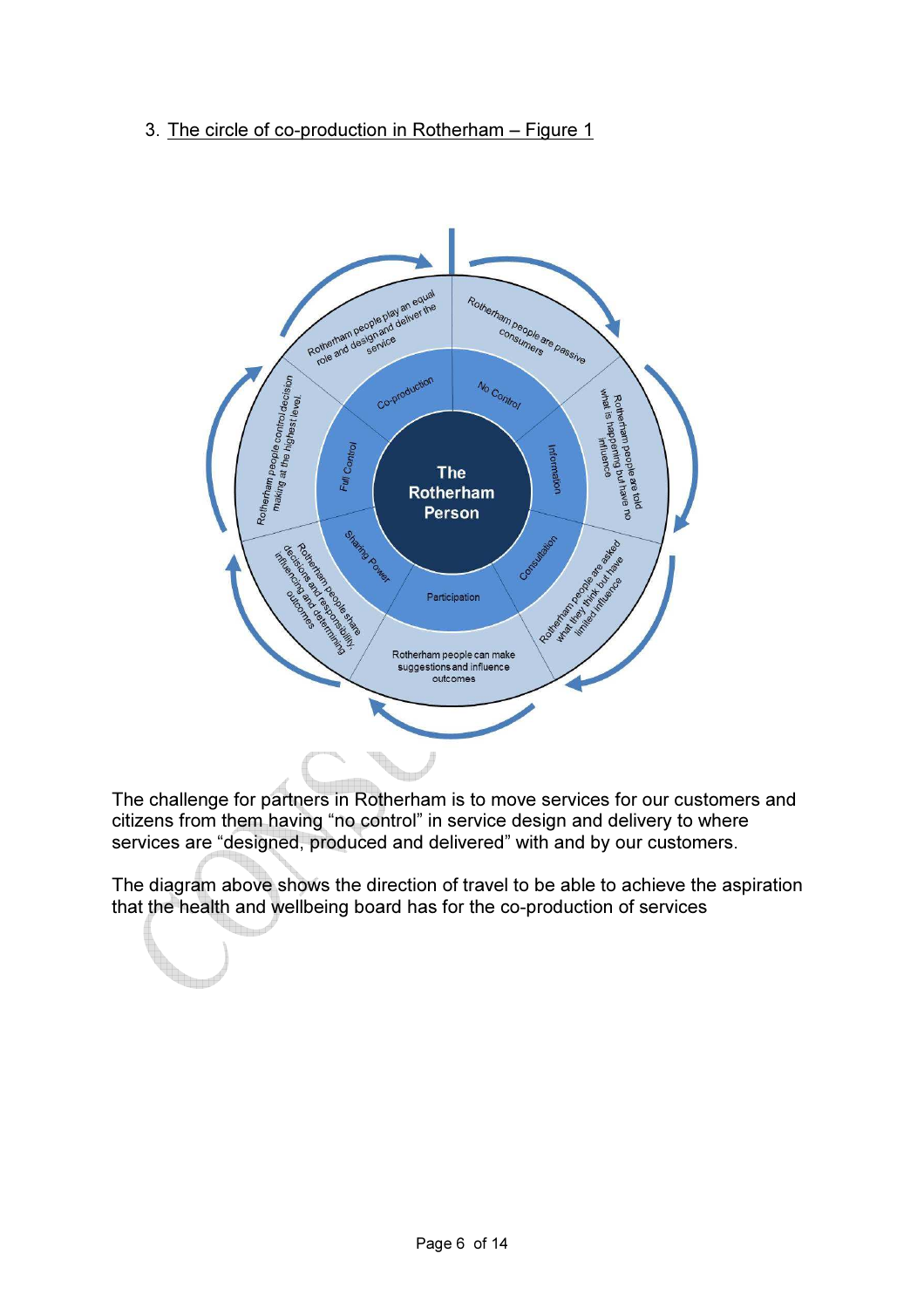#### 4. Examples of Co-production in Rotherham

There are already examples of where co-production is in place, below is a list of examples with more detailed case studies attached at Appendix 1 for a selection of the ones named below \*\*

Lifeline \*\* Lord Hardy and Davies Court – friends of group Speak Up \*\* Charter for the Parent and Child voice \*\* Social prescribing \*\* Expert Patient Education Health and Care Plans Caring End of life Self Care / Self medication Healthy lifestyles

Personalisation and Person Centred Practice are also examples of a level of coproduction of services as our customers are in control of the care that they require and the individual solutions which meet their personal needs.

The Special Education Needs and Disability (SEND) reforms around children and young people with additional needs offer a real opportunity to change how we work with children, young people and their families. The rationale behind the whole SEND reform from a national perspective is around the ethos of co-production. Linking this to the work of the Charter for the Parent and Child Voice is a real opportunity to ensure that co-production is embedded into everything that we do across the partnership of services working with these young people and their parents and carers.

It's important that Commissioning activity in Rotherham includes customer involvement and there are examples nationally where this has been very successful.

Commissioners need to proactively work with providers to develop capacity for coproduction over a period of time, as part of market development and market shaping activities.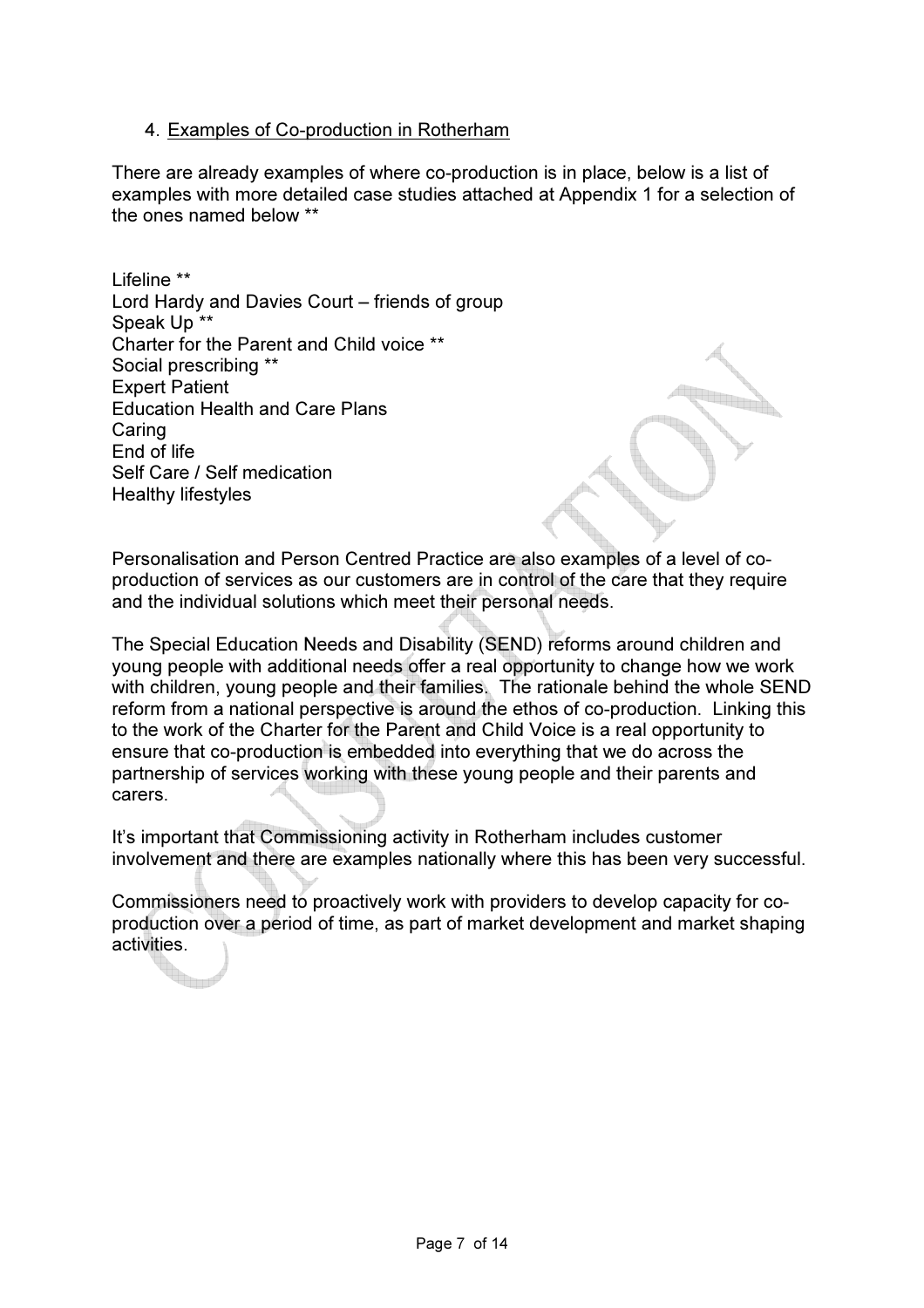#### 5. Challenges for co-production

Moving to a co-produced model of delivery will not be easy and it is recognised that the approach and rational needs to be clear

- It makes additional demands of people who rely on services and who are by definition already 'in need'. However, a response to this is that the active engagement of people who are users of services is often largely positive; this enables them to make services work for them, growing their own confidence and capacity. Nevertheless, it will be important to ensure that it does not put additional burdens on people's time.
- It is a cover for the withdrawal of services; we need to be clear that the reason for co-production is to ensure high quality services with improved outcomes as opposed to there being less money available in the system as a result of public sector efficiencies and government spending reviews.
- Co-produced services will lead to a postcode lottery; it is true that services will look different in different areas across the borough but that is to be expected as the assets, resources and needs identified by communities across Rotherham will also look different. There may well still be the need for a central role to ensure consistency in approach and to be clear that everyone is enabled to play a role in co-production but the assumption that identical and generic services produce the best outcomes for people is questioned by coproduction.
- It is just 'participation' by a new name: Co-production is different from 'voice' based interventions as it recognises that it is critical for people to play a role in the activity of delivering services, not simply to contribute ideas to shaping new services that rely on professionals to deliver them.
- There is a need to harness the collaborative working and embed this approach into all settings; professionals would need to start from the position of not necessarily knowing the right answer which will also be a challenge.

Creating a health and wellbeing system which is driven by the people within it, not by the institutions that provide care requires engagement in all stages - in designing, delivering or using, and in evaluating the service.

This recognises that those who provide and experience services should have an equal say and role in how services are designed and delivered. This requires going beyond 'engagement', 'involvement' and 'person-centered' towards real co-design and co-delivery at every level.

There is often confusion between co-production and service user-design, user 'voice' initiatives and consultation exercises.

Many of the 'voice' based initiatives involve people expressing opinions and ideas but ultimately still only recognise professionals as being capable of providing the work needed to deliver a service.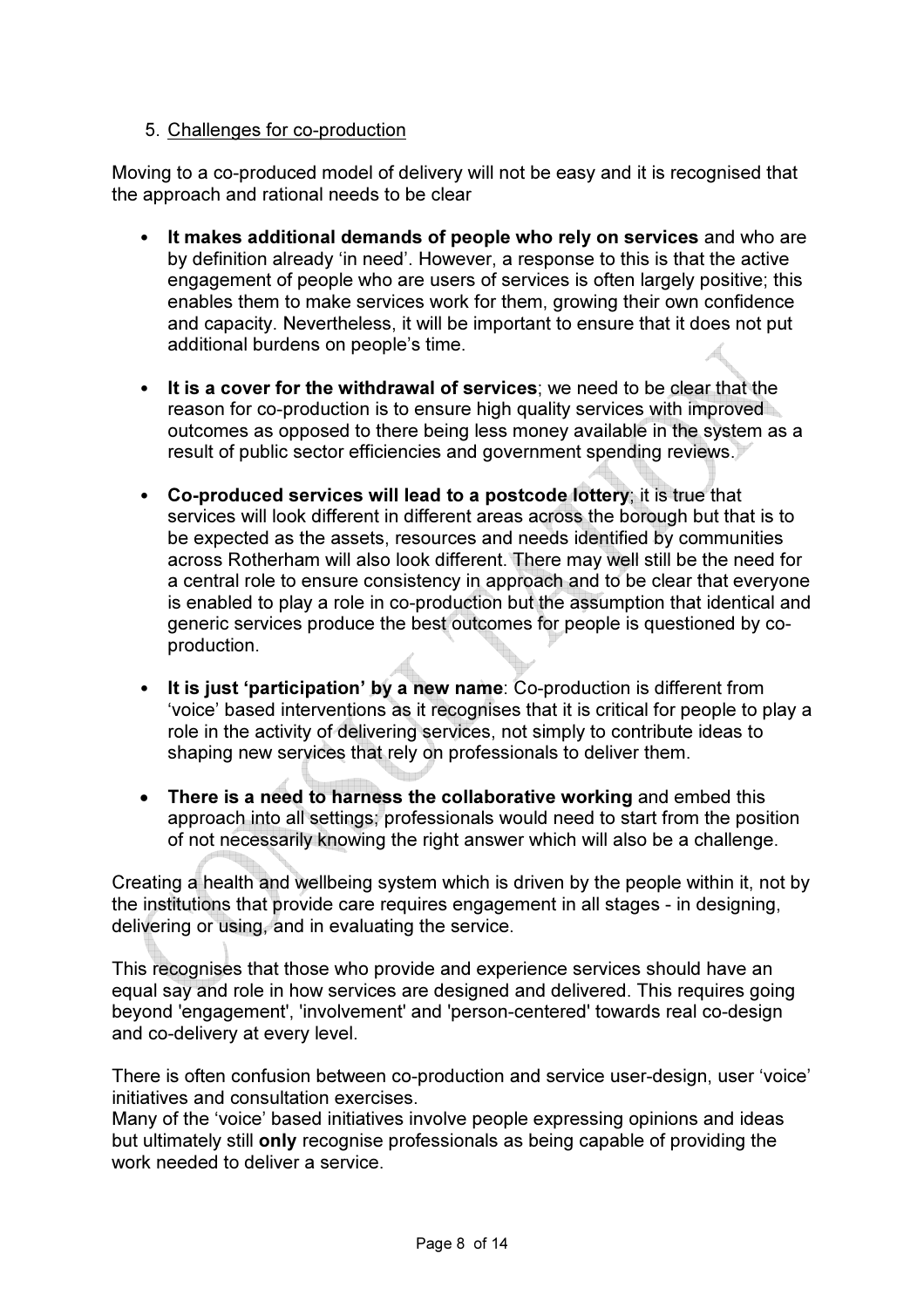# 6. The proposed approach in Rotherham

The proposal is that all of our organisations decide which services would be suitable for co-production and begin to move to this as a concept of working, ( around the circle of co-production) it is clear however that that there are some services which would never be suitable to be co-produced, examples of this would be around some health or protection and safeguarding services i.e. Resuscitation services or child protection investigations / services, however we still need to ensure that families could make comments about the services that they / their relatives have received to help improve or shape the services in the future as opposed to them being involved in the delivery of the services.

The suggested implementation model is across a staged approach:

Stage 1 – All organisations agree in principle to undertake elements of coproduction and to move around the circle from where they are now towards fully co-produced services ( see Rotherham circle of coproduction -Figure 1), this could be a step change or something more radical

Stage 2 – Organisations review on a yearly basis which services are suitable for co-production or to move towards co-production and aim to make the required changes during the year either as part of commissioned arrangements with Service Level Agreements and Service Specifications or changes to in-house delivered services ( audit document attached at Appendix 1)

As previously mentioned not every service would lend itself to co-production hence the annual review of services in Stage 2 to ensure that all services and considered and to what levels it would be feasible to apply a co-produced methodology.

Social Care Institute of Excellence (SCIE) recommends four key steps to delivering co-produced services

# 1. Culture

.

- Ensure that co-production runs through the culture of an organisation.
- Ensure that this culture is built on a shared understanding of what coproduction is, a set of principles for putting the approach into action and the benefits and outcomes that will be achieved with the approach.
- Ensure that organisations develop a culture of being risk aware rather than risk averse \* links to the work of the Dependence to Independence workstream and the development of a "risk taking policy"

#### 2. Structure

- Involve everyone who will be taking part in the co-production from the start.
- Value and recognise people who take part in the co-production process.
- Ensure that there are resources to cover the cost of co-production activities.
- Ensure that co-production is supported by a strategy that describes how things are going to be communicated.
- Build on existing structures and resources.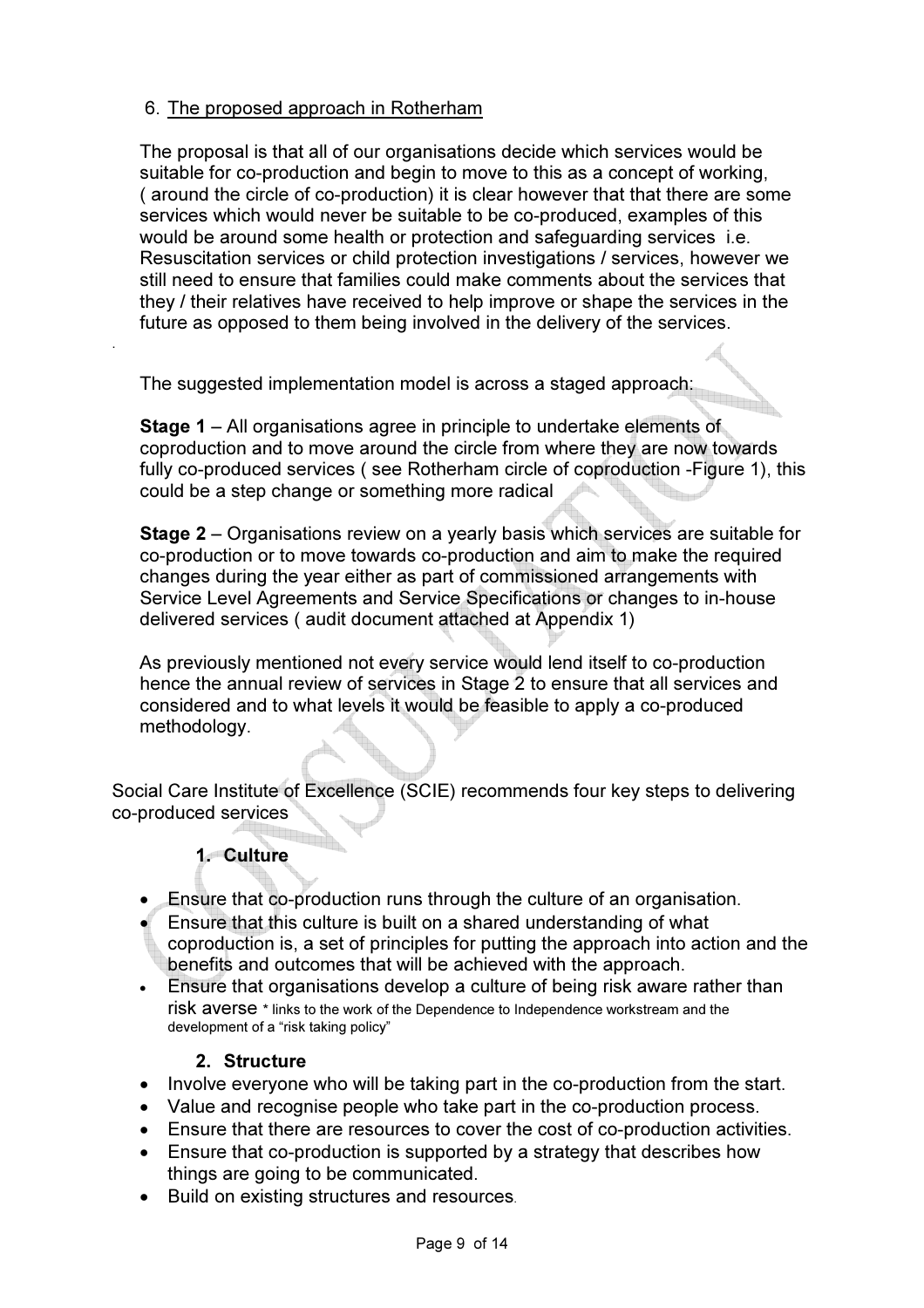# 3. Practice

- Ensure that everything in the co-production process is accessible to everyone taking part and nobody is excluded.
- Ensure that everyone involved has enough information to take part in coproduction and decision making.
- Ensure that everyone involved is trained in the principles and philosophy of coproduction and any skills they will need for the work they do.
- Think about whether an independent facilitator would be useful to support the process of co-production.
- Ensure that frontline staff are given the opportunity to work using coproduction approaches, with time, resources and flexibility.
- Provide any support that is necessary to make sure that the community involved has the capacity to be part of the co-production process.
- Ensure that policies and procedures promote the commissioning of services that use co-production approaches.
- Ensure that there are policies for co-production in the actual process of commissioning.

# 4. Review

- Carry out regular reviews to ensure that co-production is making a real difference and that the process is following the agreed principles.
- Co-produce reviews and evaluations.
- Use the review findings to improve ways of applying the principles of coproduction, so that continuous learning is taking place.
- During reviews and evaluations, work with people who use services and carers, to think about ways of showing the impact that co-production has, as well as the processes that are involved. ( SCIE, 2013)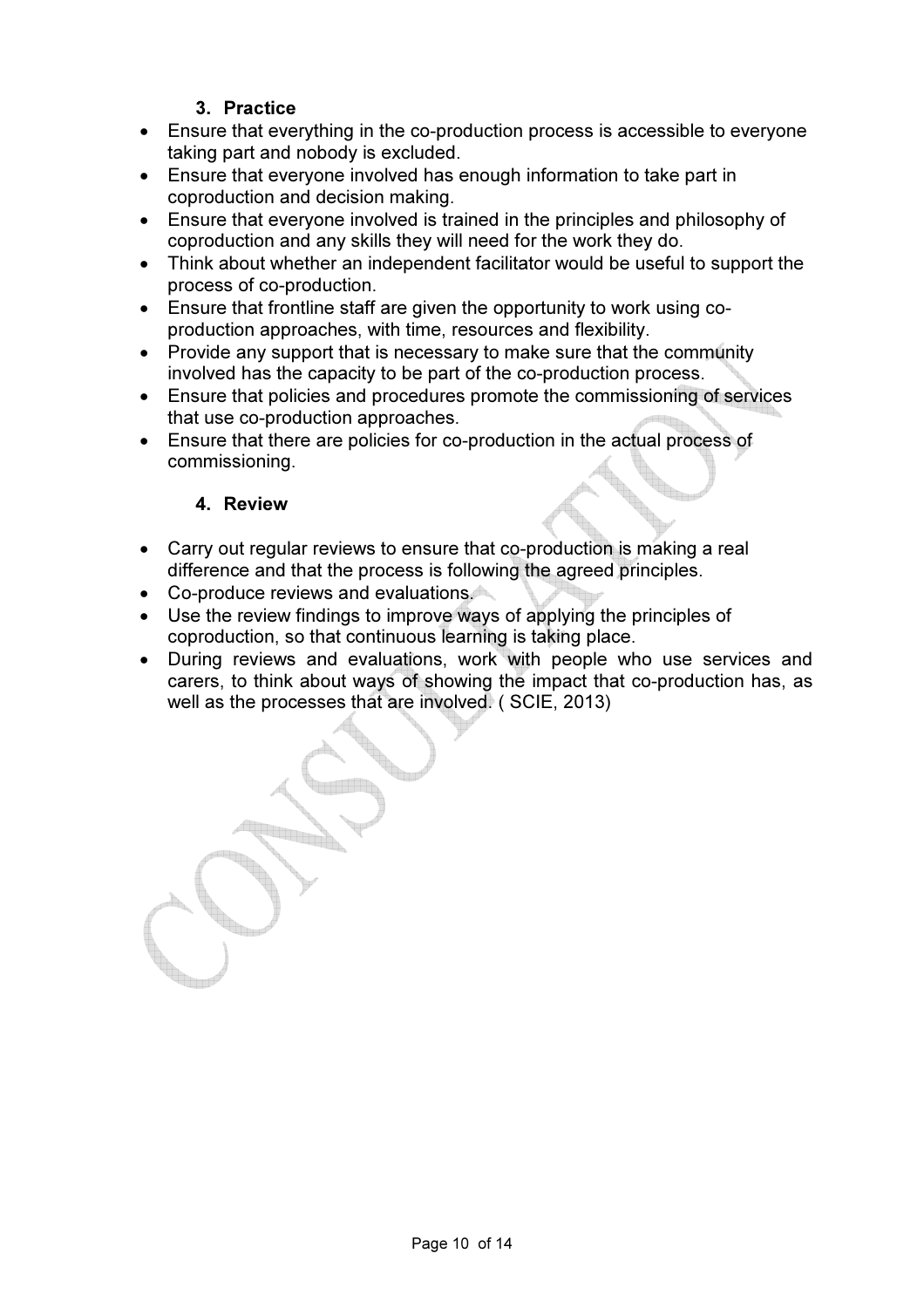### 7. The costs of co-production

Issues around the costs of co-production are particularly complicated. While there is some evidence that it can reduce costs, the available evidence is inconclusive. This may be something that varies between different organisations and different projects.

Obtaining reliable information on costs is often difficult. However, even in some of these cases there were costs that were significant, such as for training, there are also costs for professionals in taking time to work more effectively with customers and citizens. However, such activities may reduce costs in the long term if services are more fit for purpose and become more effective over time.

Co-production will probably lead to short-term increases in the use of services and other costs as it increases people's knowledge of and access to services. It may also lead to services that are 'more appropriate'.

#### Potential savings

One of the key arguments about the economic benefits of co-production is the potential returns from a perspective that focuses on prevention and early intervention when people's needs arise rather than letting them get worse. So if there is investment in community services, this means that people are less likely to need more expensive services (such as crisis and emergency services) later on. This will reduce the cost of acute services in the longer term.

Some of the clearest evidence of the potential savings that can be achieved in prevention using co-production particularly around health services has come from Nesta's People Powered Health programme. This programme focuses on ways to improve practice in health services, including peer support and co-design/co-delivery with people who use services. Nesta's analysis of the programme shows that where these approaches are used with people with long-term conditions, they deliver savings of approximately seven per cent through things like reduced and shorter hospital admissions and fewer visits to casualty departments. They also argue that these savings would grow to 20 per cent as the different parts of the programme support each other. ( Nesta, 2013)

A few other points to note about co-production and costs are:

Co-production may lead to some costs being reduced and others increased. It may only be possible to know whether co-production is cost-effective by looking at things over a period of time. If it is cost-effective it will have reduced the number of inefficient, ineffective and unwanted services.

One of the key studies of the economics of co-production looked at three coproduction/ community capacity projects. It analysed them using a method called 'decision modelling'. This compared what happened with the projects in place with what might have happened if they had not existed. The projects were a time bank, a befriending scheme and a community navigator scheme (volunteers who support people to obtain support services). The authors looked at all of the costs and gave a monetary value to all of the benefits. They recognised that there were limitations in their analysis. However, they made conservative estimates that the projects produced net benefits for their communities in a short time.

Economic evaluations of direct payments, individual budgets and—more recently—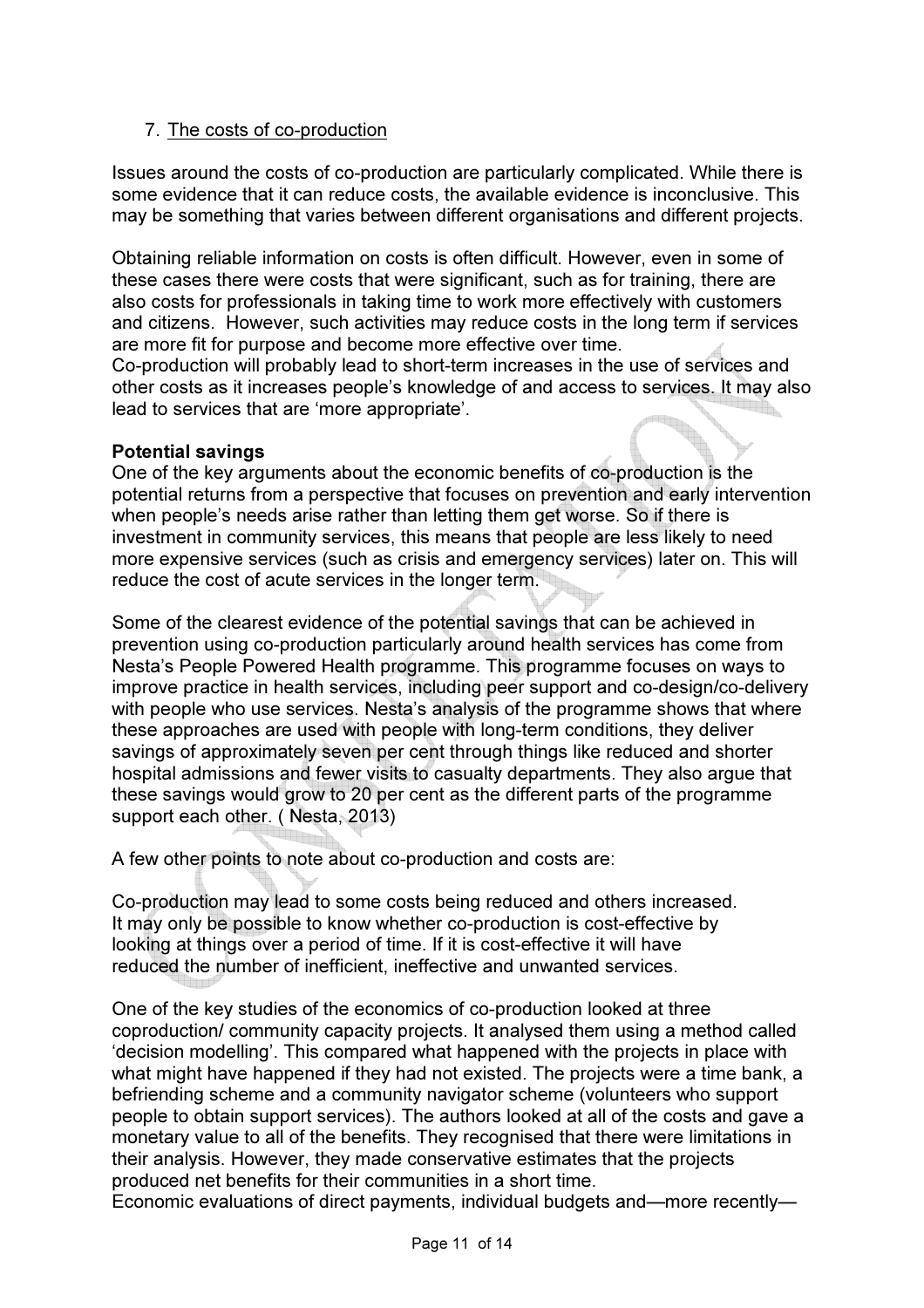personal health budgets have shown that they are cost-effective. Giving people who use services and carers more control over those services can increase their health and wellbeing. But it is important to give them more support in the form of information, advice and advocacy. This will mean that more people will take up budgets. However, not everyone will benefit from personalised approaches.

Key improvements and savings are around:

•Spending it on the right things in the first place (e.g. personal budgets, participatory budgeting)

•Understanding better what is valued and how outcomes are achieved (e.g. experts by experience)

•Accessing and utilising the assets of service users which may be freely given (e.g. recycling, litter picking, peer advocacy)

•Adding to the assets of service users and reducing welfare dependence (e.g. time banks)

•Reducing formal staff contributions (e.g. informal carers, breastfeeding support groups,)

•Improving service quality (e.g. employment advice service for refugees)

•Improving long-term health and well-being (e.g. Expert Patient Programme)

However, it is worthy of noting that it can also cost money by:

•Training for staff, users and other participants

•Generating new demands for the service

As part of the roll out of co-production we need to explore with customers the shared decision making around budgets and any savings that are made as a result, it is important that they are involved with future decisions on how money is spent moving forward.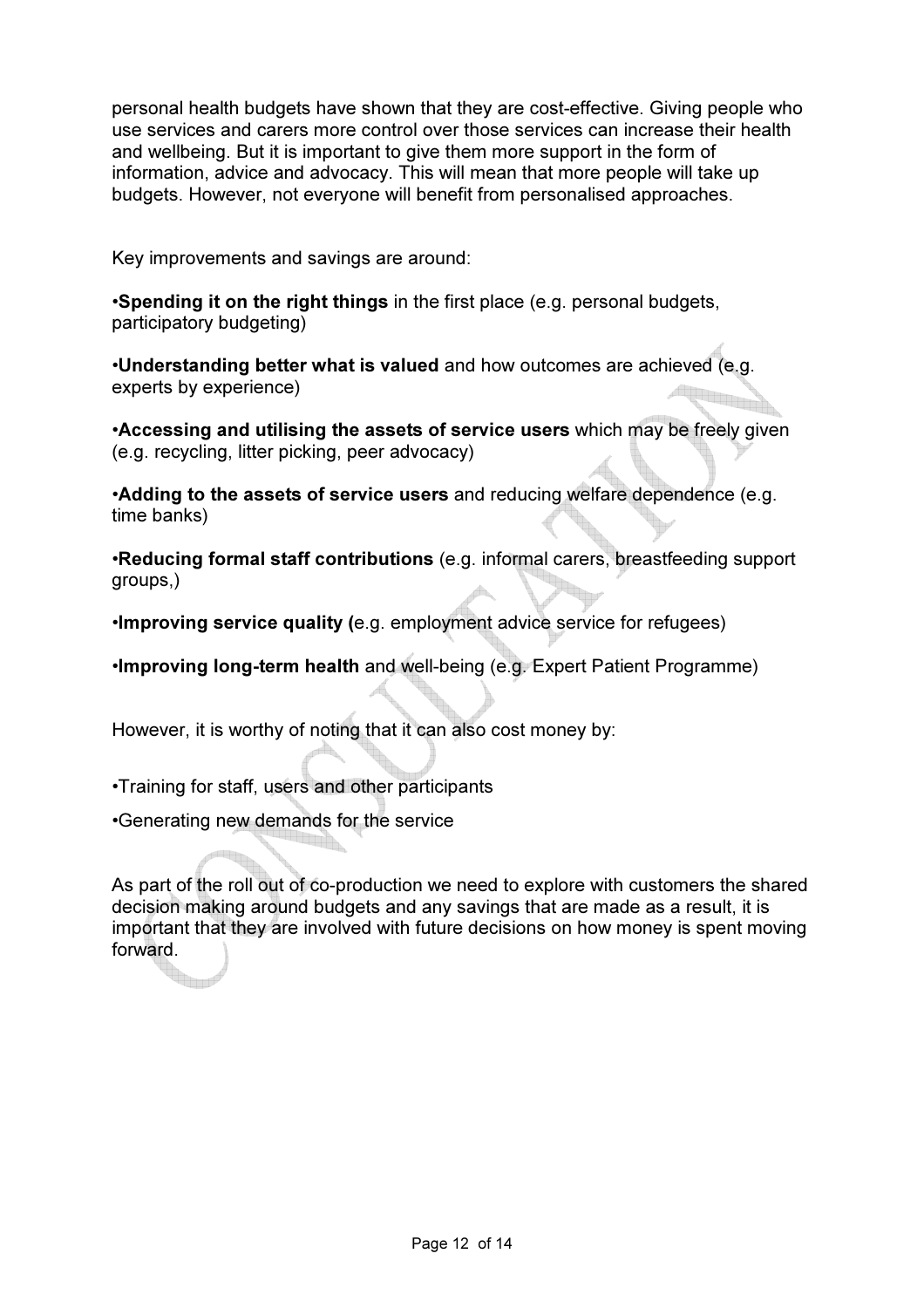8. Examples of National Projects

# East Dunbartonshire – advisory clinic for people with dementia

http://www.govint.org/good-practice/case-studies/the-east-dunbartonshire-advisoryclinic-model/

All together Now: Putting people, relationships and outcomes first (Swansea)

<u>gan</u>

http://www.ssiacymru.org.uk/home.php?page\_id=3917

London Borough of Lambeth – teenage pregnancy project

http://www.govint.org/english/main-menu/good-practice/case-studies/londonborough-of-lambeth.html

Commissioning:

http://www.cihm.leeds.ac.uk/new/wp-content/uploads/2012/01/Coproducing\_Commissioning\_NEF-3.pdf

Mental Health Advocacy Service, Kirklees PCT and Council